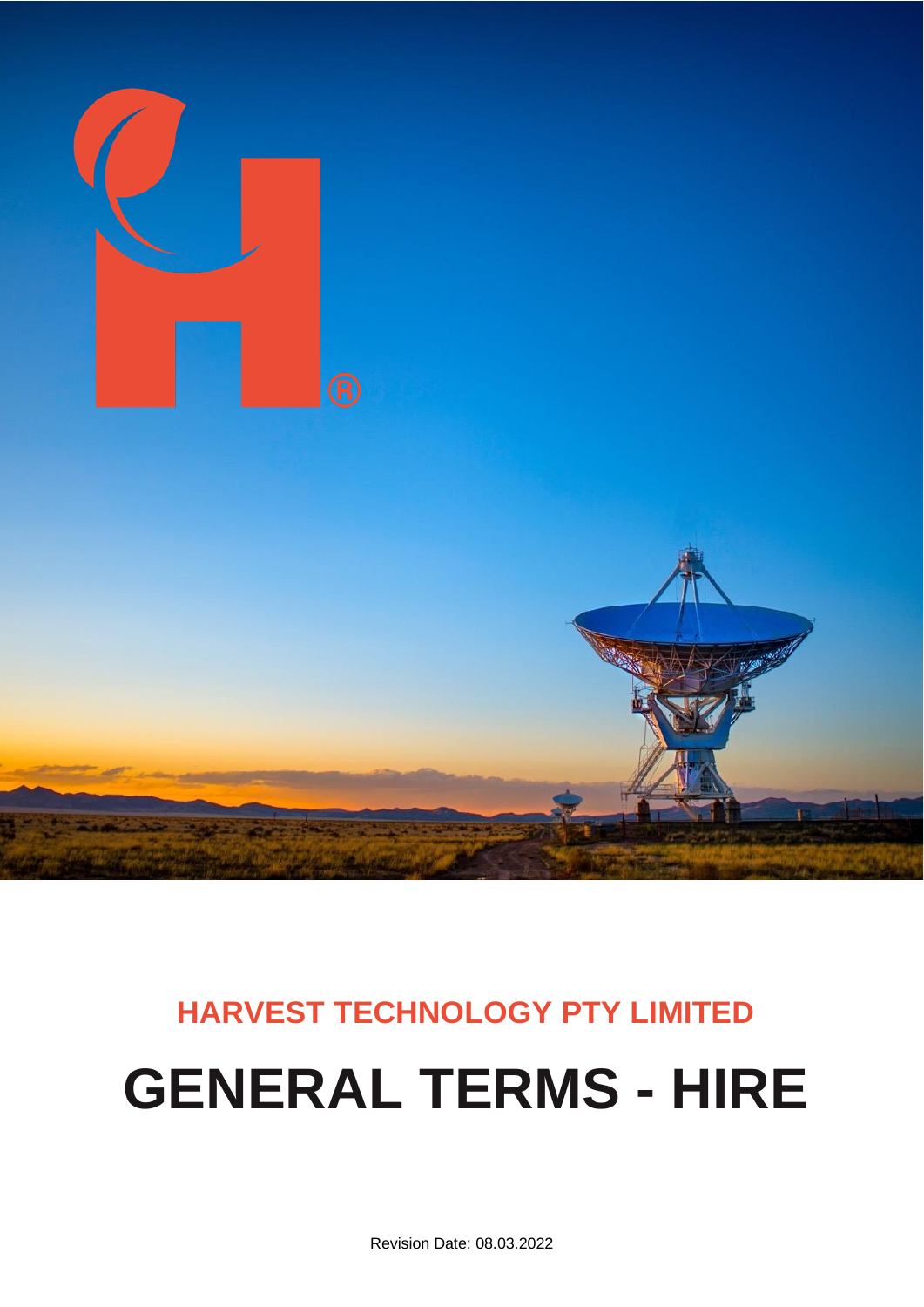

These terms apply to all hired Products provided by **Harvest Technology Pty Ltd** (ABN 52 601 194 138) of 7 Turner Avenue, Technology Park, Bentley Western Australia, Australia (**we, us, our**) to you, our customer (**You, Your**).

If You would like to hire any Products, we will provide You a Proposal. You can place an order in response to a Proposal by submitting a Purchase Order in accordance with these terms.

#### **1. Definitions and Interpretations**

1.1. Where commencing with a capital letter:

**Agreement** has the meaning given to it in claus[e 2.1.](#page-2-0)

**Authorised Users** means Your individual users whom you allow to use Our Software that is provided to them as a downloadable electronic file (**Downloadable Software**) in accordance with the Authorised User Terms.

**Authorised User Terms** means the agreement applicable to the user of the Downloadable Software available prior to the user being permitted to download the Downloadable Software.

**Collection Point** means the collection point for the Products notified by us to You in an invoice, email and/or packing slip.

**Confidential Information** of a party means (whether or not in material form and whether or not disclosed before or after the execution of this Agreement) any information of whatever kind that:

- (a) is by its nature confidential; or
- (b) is designated by a party as confidential; or
- (c) the receiving party knows or reasonably ought to know is confidential,

and includes all trade secrets and know-how, financial information and other commercially valuable information of whatever description and in whatever form and, in the case of us, includes Our Software and our pricing of the Products.

**Default Rate** means the interest rate for overdrafts charged by the Westpac Banking Corporation plus 2%, calculated on daily rests from the due date to the date of payment.

#### **Defence Entity** means:

- (a) any national, state, local, regional, territorial or municipal government and any executive, legislative, judicial or administrative body and any ministry, governmental department, other administrative division or instrumentality thereof and any commission, board, bureau, or agency, with authority, power, control or responsibility in relation to matters of defence regardless of location;
- (b) any contractor or service provider to any of the entities mentioned in sub-clause (a) above.

**Equipment Bond** mean the refundable bond payable to us by You in respect of any Products as specified in a Purchase Order.

**Help Desk** means the on-demand support service provided by us in relation to the Products delivered under this Agreement primarily by e-mail and telephone.

**Intellectual Property** means all intellectual property rights at any time recognised by law, including:

(a) patents, copyright, circuit layout rights, trade secrets, designs, know-how, trade marks and business names, whether registered or not; and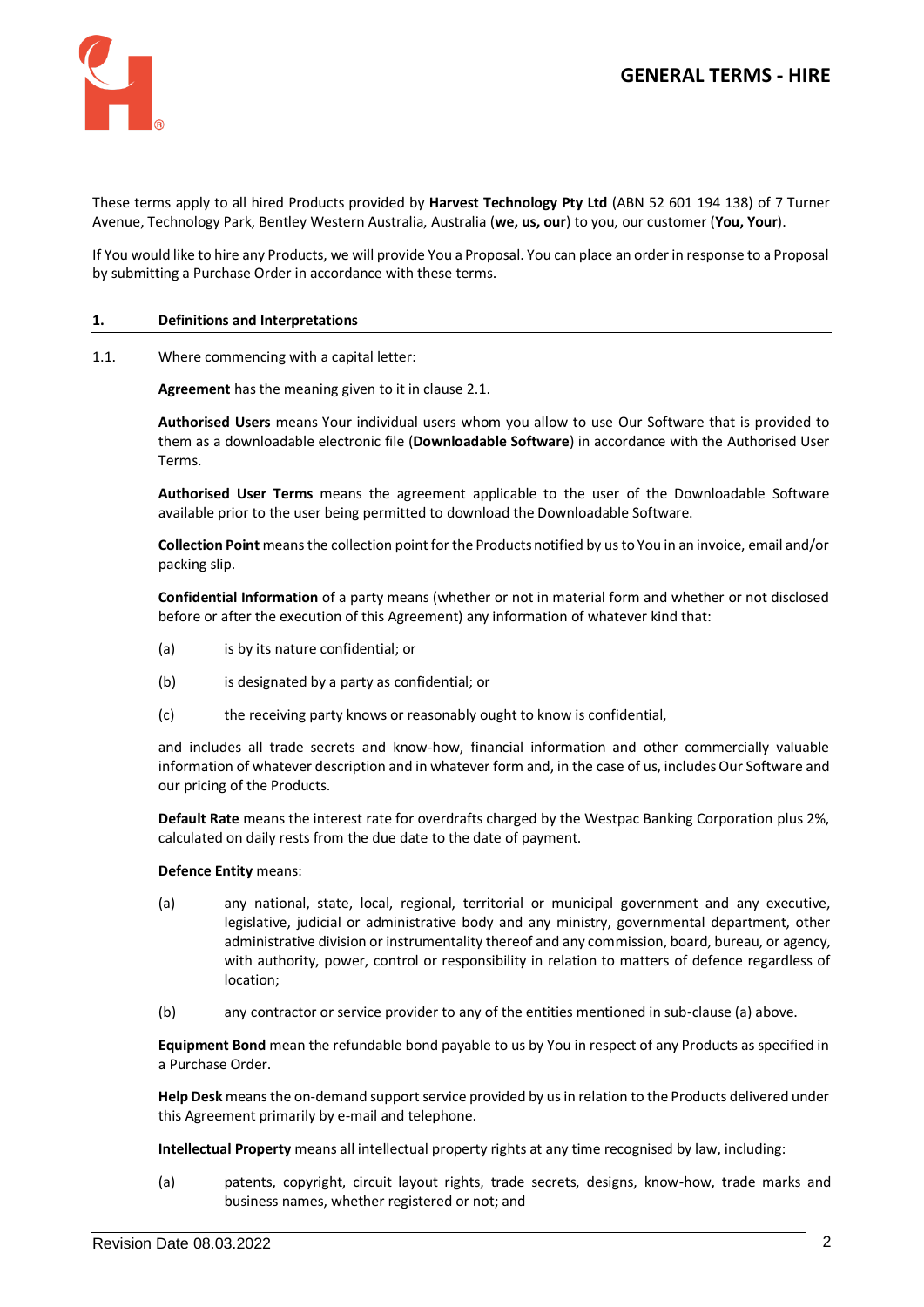

(b) any application or right to apply for registration of any of the rights referred to in paragraph (a) above.

**Operation Guides** means the documentation and materials provided by us to You which contain information relating to how to install, operate and/or maintain the Products.

**Our Software** means all and any software or firmware embodied in or loaded onto a Product, or provided as a downloadable electronic file, the intellectual property in which is owned by us.

**PPSA** means the *Personal Property Securities Act 2009* (Cth).

**Product Fees** means the fee payable for hire of the Products specified in a Proposal.

**Products** means the products described in our Proposal and specified in a Purchase Order.

**Proposal** means a proposal, or pricing schedule or Cost Time & Resources Sheet we provide to You in relation to the Products You wish to hire from us.

**Purchase Order** has the meaning given to it in claus[e 3.2.](#page-3-0)

**Related Assets** has the meaning given to it in clause [5.8.](#page-4-0)

**Software Fees** means the monthly fee payable to us in respect of Our Software and specified in a Purchase Order.

**Space Entity** means:

- (c) any national, state, local, regional, territorial, or municipal government and any executive, legislative, judicial or administrative body and any ministry, governmental department, other administrative division or instrumentality thereof and any commission, board, bureau, or agency, with authority, power, control or responsibility in relation to matters of space regardless of location;
- (d) any contractor or service provider to any of the entities mentioned in sub-clause (a) above.

**Support** means the support described in the Schedule.

**Term** meansthe period for which the Products are leased to You on the terms of this Agreement as specified in a Purchase Order.

**Third-Party Claim** has the meaning given to it in claus[e 9.1\(a\).](#page-7-0)

- 1.2. Where a word or phrase is given a defined meaning another part of speech or other grammatical form in respect of that word or phrase has a corresponding meaning.
- 1.3. Unless the context otherwise requires a word, which denotes:
	- (a) the singular denotes the plural and vice versa; and
	- (b) a person includes an individual, a body corporate and a government.

#### **2. Agreement**

<span id="page-2-0"></span>2.1. This document sets out our standard terms for the hire of our Products to You, which, together with the Proposal and Purchase Order (when the latter is accepted by us in accordance with claus[e 3.4\)](#page-3-1) will form the agreement between the parties (**Agreement**).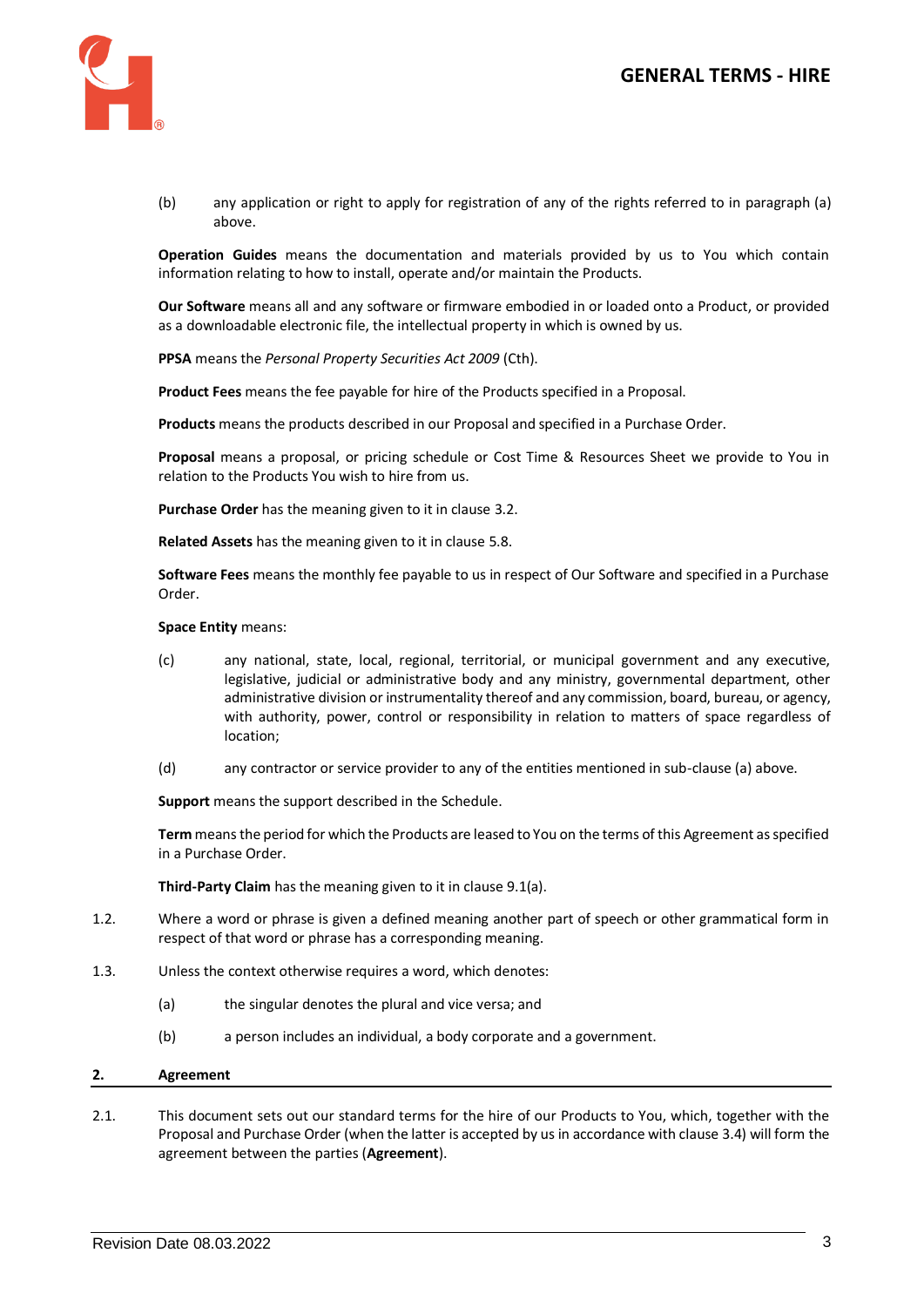

- 2.2. The terms of any Purchase Order submitted by You will not apply except as necessary to designate the Products and quantities and other similar terms.
- 2.3. To the extent of any inconsistency between the Proposal, Purchase Order and these terms, the following order of precedence (highest to lowest) will apply:
	- (a) the Proposal;
	- (b) the terms of this documentation;
	- (c) the Purchase Order.

# **3. Ordering procedure**

- 3.1. We agree to lease the Products to You on the terms set out in this Agreement.
- <span id="page-3-0"></span>3.2. You can order the Products for hire by submitting a firm purchase order to us (**Purchase Order**).
- <span id="page-3-2"></span>3.3. If applicable, you must pay us any Equipment Bond in respect of a Purchase Order within the number of days of receipt of an invoice from us specified on the invoice.
- <span id="page-3-1"></span>3.4. We will not be bound by any Purchase Order from You unless we have accepted the Purchase Order in writing.
- 3.5. Subject to receiving payment in accordance with clauses [3.3](#page-3-2) and [7,](#page-6-0) we will provide You the Products the subject of an accepted Purchase Order in accordance with the terms of this Agreement.

# **4. Risk and delivery of Products**

# **Delivery and collection**

- <span id="page-3-5"></span>4.1. Subject to clause [4.2,](#page-3-3) we will notify You when the Products the subject of a Purchase Order are ready for collection at the Collection Point whether by You or Your carrier.
- <span id="page-3-3"></span>4.2. Subject to claus[e 4.3,](#page-3-4) You, or Your carrier, must take delivery of the Products from the date notified by us under claus[e 4.1](#page-3-5) or as otherwise agreed by the parties in writing.
- <span id="page-3-4"></span>4.3. If requested by You and agreed by us, we will arrange carriage of the Products on Your behalf at Your cost.

# **Risk**

- 4.4. Subject to clause [4.5,](#page-3-6) risk of loss or damage to the Products passes to You on the earlier of the date on which:
	- (a) the Products are collected by You or Your carrier from the Collection Point; or
	- (b) You are notified under clause [4.1](#page-3-5) that the Products are available for collection at the Collection Point.
- <span id="page-3-6"></span>4.5. If we have agreed to arrange carriage on Your behalf in accordance with claus[e 4.3,](#page-3-4) risk of loss or damage to the Products passes to You when the Products have been delivered to the carrier at the Collection Point.

# <span id="page-3-7"></span>**5. Products**

5.1. The following provisions apply to Products provided to You by us.

# **Lease of Products**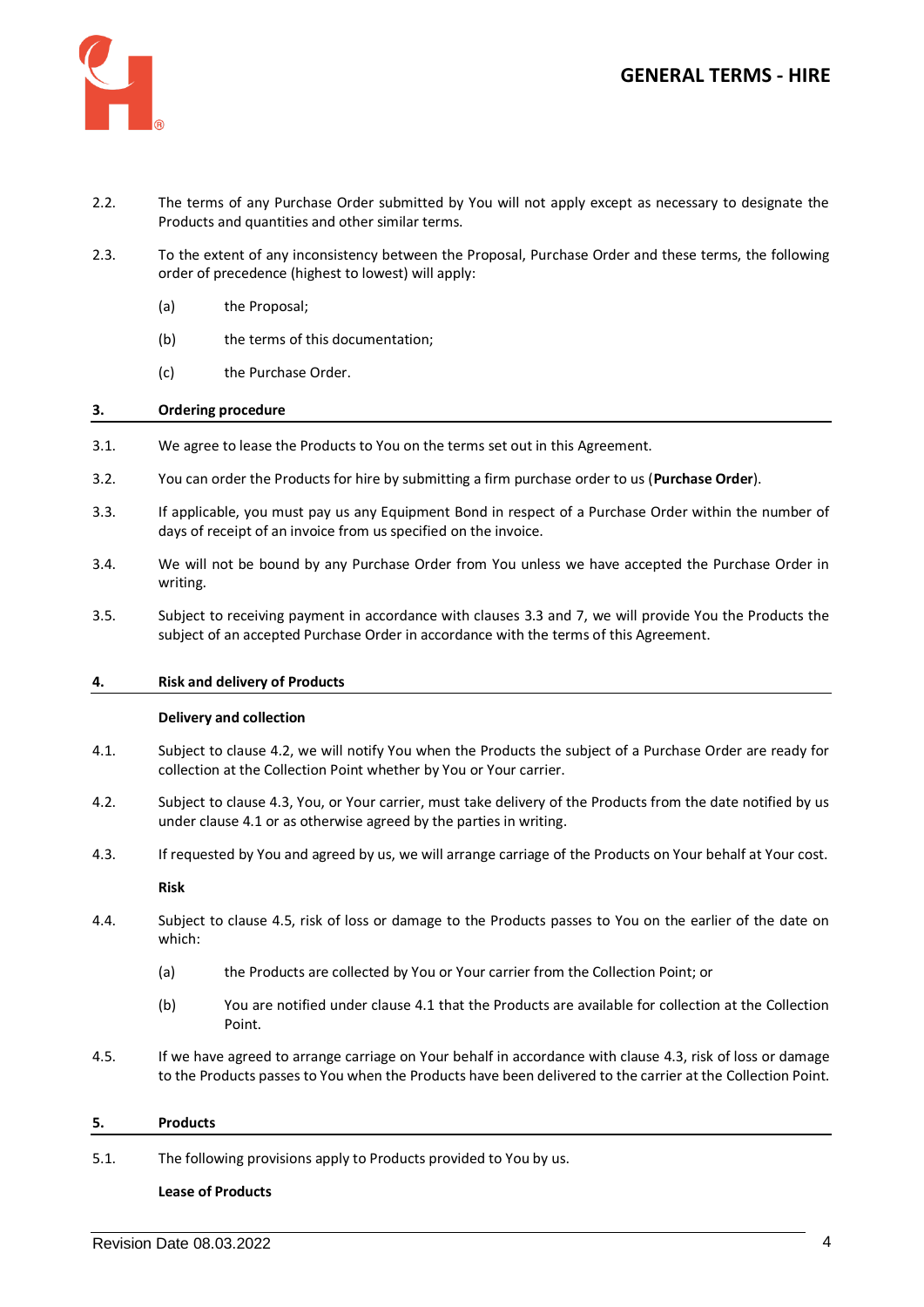

5.2. Subject to the terms of this Agreement we grant a lease of each Product to You solely for the purpose of allowing You to use Products for Your own business purposes for the Term.

# **Installation and configuration**

- 5.3. We may supply Operation Guides for the Products.
- 5.4. You are responsible for installation and configuration of the Products in accordance with the Operation Guides and our reasonable directions, including all associated costs.
- 5.5. You must comply with the Operation Guides and any directions, instructions, training and manuals issued or provided by us in relation to the use of the Products.

# **Our Software**

5.6. Subject to claus[e 7.3\(c\)](#page-6-1) and payment of all other fees due under this Agreement, we grant to You a royaltyfree, non-exclusive, non-transferable, non-sub-licensable, revocable right to use Our Software during the Term for Your internal business purposes in accordance with the terms of this Agreement.

#### **Requirements**

- <span id="page-4-1"></span>5.7. You must:
	- (a) use the Products and Operation Guides only in the conduct of Your routine business operations;
	- (b) use the Products in accordance with all relevant health and safety laws;
	- (c) not sell, transfer, assign, create any interest over, part with the benefit of or otherwise dispose of or part with possession of the Products or Operation Guides;
	- (d) without limiting any other obligations under this claus[e 5.7,](#page-4-1) cease operating any Product if it has become defective, damaged or unsafe;
	- (e) care for the Products in the same manner as a responsible owner would, including protecting them from loss, theft, damage, abuse and deterioration, other than normal wear and tear;
	- (f) keep the Products in good operating condition and repair;
	- (g) keep the Products secure;
	- (h) take out appropriate insurance in respect of the Products covering, at a minimum, the full replacement cost of each Product;

in relation to the Downloadable Software, nominate Authorised Users and issue them our offer of an Authorised User licence for the Downloadable Software.

# **Title to Products**

- <span id="page-4-0"></span>5.8. The Products, and all related patents and technology, user manuals, supplies, and other materials (**Related Assets**), provided by us under this Agreement remain our property at all times. No right, title or interest in the Products or the Related Assets will pass to You other than the right to maintain possession of and use of Products and the Related Assets during the Term, subject to Your ongoing compliance with this Agreement.
- 5.9. You must not cause the Products to become an accession or fixture or take any other action with respect to the Products that would create an interest in the Products for any other person.
- 5.10. You must not remove or obscure any sign, tag, tamper evident seal or other form of notice affixed to the Products by us: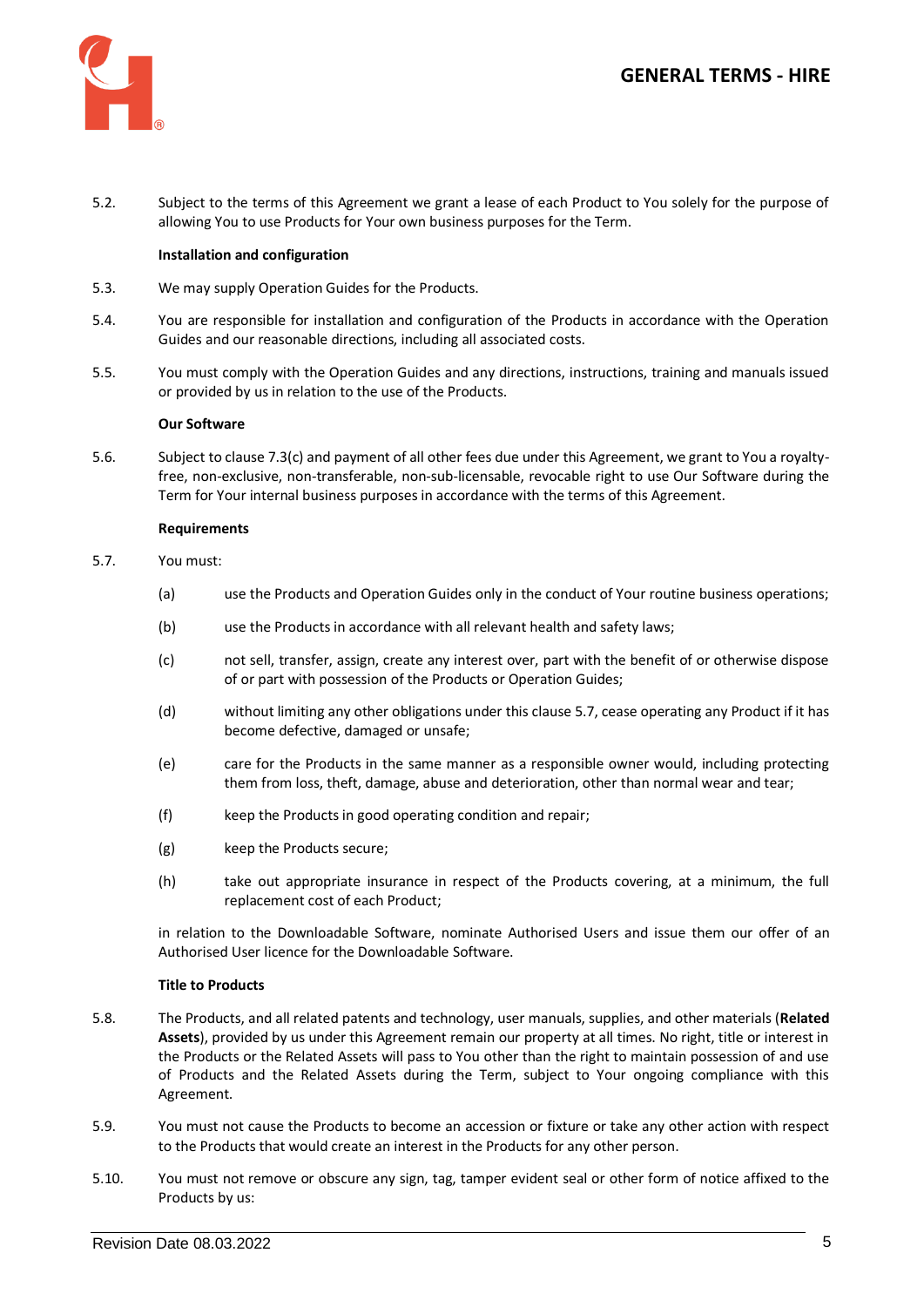

- (a) indicating our ownership of the Products; or
- (b) to provide safety information.
- 5.11. You must not mortgage, charge, encumber or otherwise grant a security interest in the Products other than as expressly permitted by this Agreement.
- 5.12. You acknowledge that we have a purchase money security interest (under the PPSA) in relation to a lease of a Product to the extent that the lease is considered a "PPS lease" under the PPSA.
- 5.13. You must immediately, if requested by us, sign any document and do anything else required by us to ensure that our purchase money security interest is a perfected security interest.
- 5.14. The parties agree to contract out of the application of sections 95, 118, 121(4), 130, 132(4), 135, 142 and 143 of the PPSA.
- 5.15. You waive any rights that You may otherwise have to:
	- (a) receive any notices that You would otherwise be entitled to receive under sections 95, 118, 121, 130, 132 and 135 of the PPSA; and
	- (b) receive a copy of a verification statement confirming registration of a financing statement, or a financing change statement, relating to any security interest that we may have in the products we supplied to You.
- 5.16. Terms used in this clause [5](#page-3-7) that have a defined meaning in the PPSA have the same meaning in this clause.

# **Restrictions**

- 5.17. You must not:
	- (a) reverse engineer, disassemble, decompile or tamper with the Products or Our Software or determine or attempt to determine or decipher any source code, algorithms, methods or techniques used or embodied in the Products or Our Software;
	- (b) use the Products or Our Software otherwise than as permitted under this Agreement;
	- (c) modify, adapt or alter the Product or Our Software in any way without our prior written consent;
	- (d) use any of our Intellectual Property or Confidential Information to create or attempt to create any competitive product or any service which has features or functionality the same as or similar to the features and functionality of the Products or Our Software or copy any features, functions, graphics or interfaces of the Products or Our Software;
	- (e) remove any product identification, proprietary, copyright or other notices contained in or on the Products or Our Software;
	- (f) circumvent or disclose the user authentication or security of the Products Our Software;
	- (g) make any use of the Products or Our Software that violates any applicable law or regulation;
	- (h) dispute or challenge our intellectual property rights or those of our licensors in and to any of the Products or Our Software;
	- (i) make any use of the Products or Our Software, including providing access to any Products, to a Defence Entity or a Space Entity without Our prior written approval; or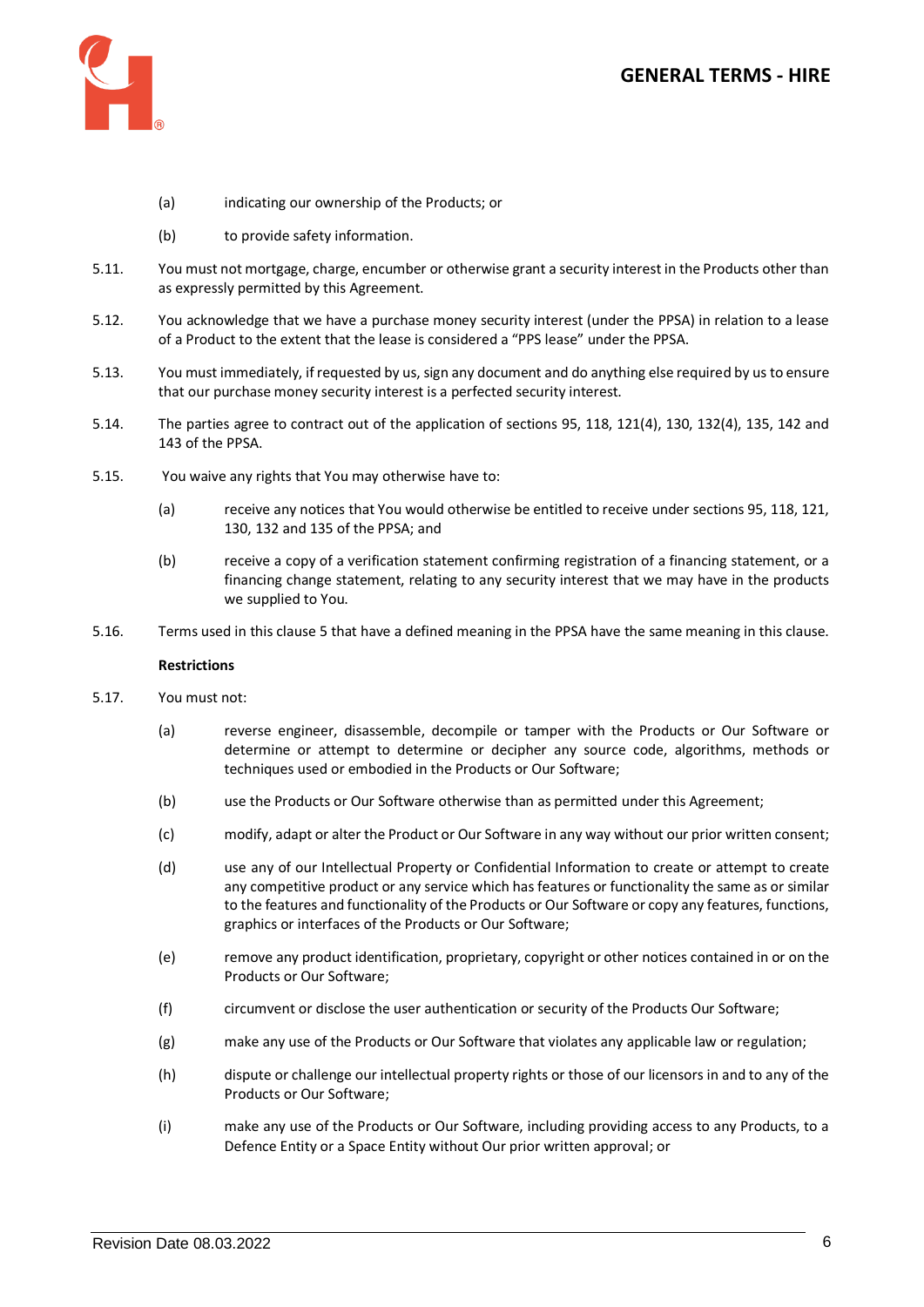

(j) make use of or provide access to any of the Products or Our Software in, or to anyone in, an embargoed or sanctioned country under United Nations Security Council (UNSC) sanctions regimes and Australian autonomous sanctions regimes, without Our prior written approval.

# **6. Help Desk Support**

- 6.1. We will use reasonable commercial efforts to provide You with the Support.
- 6.2. You will provide us with all reasonable assistance and access to Your premises, personnel, facilities, systems and information as we reasonably request to allow us to provide the Support and otherwise comply with our obligations under this Agreement.

# <span id="page-6-0"></span>**7. Fees and payment**

- 7.1. We will issue a tax invoice for:
	- (a) Product Fees; and
	- (b) Software Fees on a monthly basis; and
	- (c) Equipment Bond (if applicable).
- 7.2. You must pay our invoices within 30 days of the date of the invoice or as agreed in the Proposal or otherwise specified on the invoice.
- 7.3. If You fail to pay any sum due under this Agreement by the due date:
	- (a) You must pay interest on that sum from the due date until the date of payment at the Default Rate;
	- (b) we may suspend provision of any Products or Support;
	- (c) where that sum relates to Software Fees, we may temporarily disable Your ability to use Our Software until receipt of the Software Fees by us.
- <span id="page-6-1"></span>7.4. Unless otherwise specified in a Proposal or invoice, all payments under this Agreement will be made in Australian dollars (AUD) to the account specified in the invoice or a different account nominated by us.
- 7.5. Terms used in this clause that have a defined meaning in *A New Tax System (Goods and Services Tax) Act 1999* have the same meaning in this clause. Unless otherwise expressly stated, all amounts payable under this Agreement are expressed exclusive of GST. In relation to any GST payable for a taxable supply by a party under this Agreement, the recipient of the supply must pay the GST subject to the supplier providing a tax invoice.

# **8. Maintenance and repairs**

8.1. Subject to clause[s 8.2](#page-6-2) an[d 8.3](#page-7-1) and at Your request, we will repair, and provide replacements parts for, the Products.

# <span id="page-6-2"></span>8.2. You:

- (a) must return any Products You wish to be repaired to an address nominated by us;
- (b) are responsible for all costs (including transport and delivery costs) associated with the return of the Products to us for repair, the return of the Products back to You following repair and the delivery and return of any Temporary Replacements (defined below) in accordance wit[h 8.2](#page-6-2)[\(c\);](#page-7-2)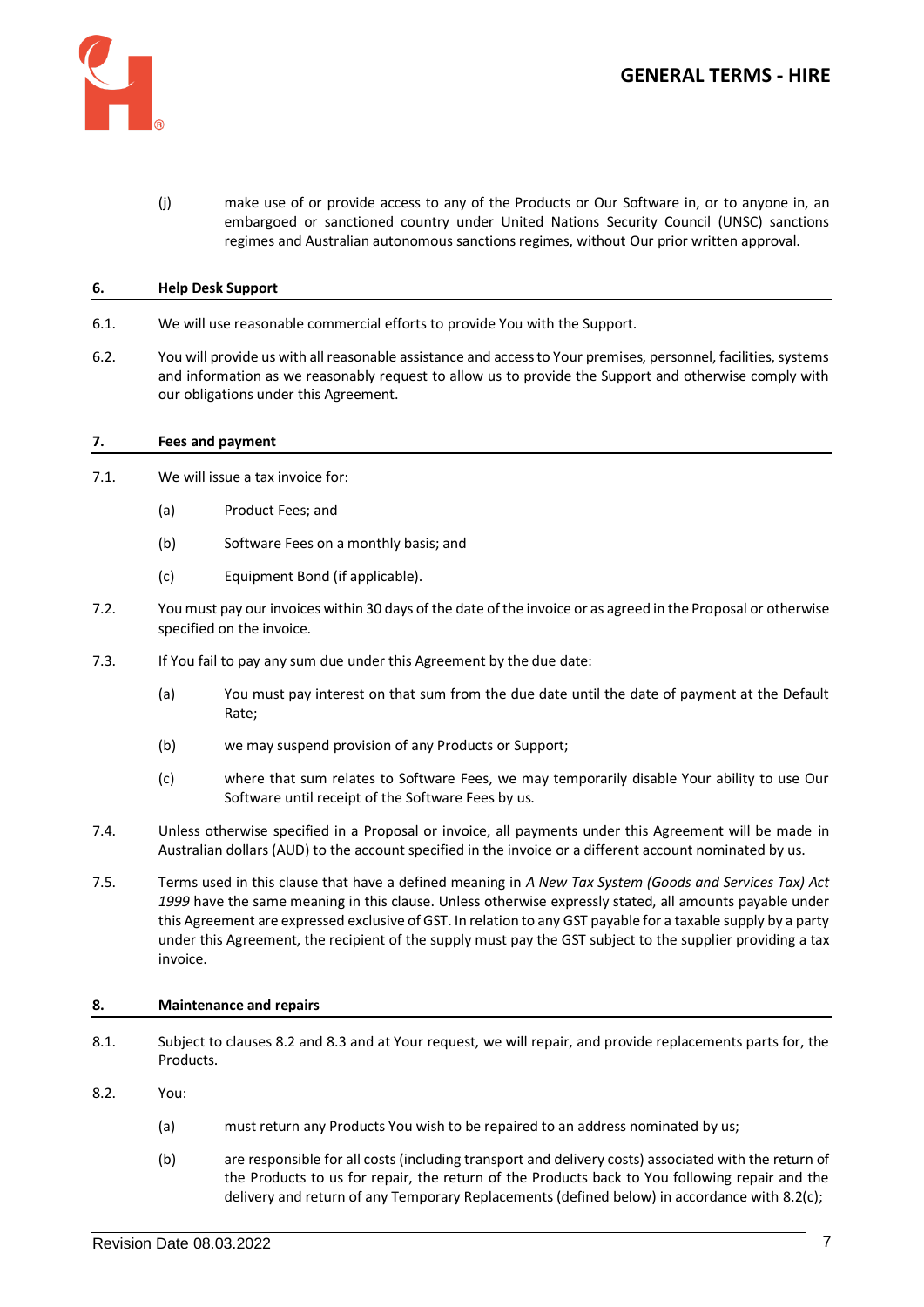

- (c) must immediately return any Temporary Replacement(s) to us following the return of the repaired Products to You.
- <span id="page-7-2"></span><span id="page-7-1"></span>8.3. Subject to Your rights under the *Australian Consumer Law*, we will carry out the repairs and invoice You for any repairs, maintenance and replacement parts for the Products and for any modifications of the Products You request, at our then-current rates plus reasonable expenses.
- 8.4. Subject to claus[e 8.2\(c\),](#page-7-2) to the extent possible and subject to availability, we will provide You replacement(s) for the Product(s) undergoing repair with the same or similar functionality on a temporary basis (**Temporary Replacement**).
- 8.5. You must not use any third party to repair, service or maintain the Products, or use any replacement parts not supplied or approved by us.

# **9. Our obligations regarding third party claims**

- <span id="page-7-5"></span><span id="page-7-0"></span>9.1. Subject to clauses [9.2](#page-7-3) an[d 9.3,](#page-7-4) we will:
	- (a) defend You (at our expense) against all claims made against You by any third party alleging that Your use of Our Software in connection with the Products, in accordance with the terms of this Agreement, infringes the intellectual property rights of that third party (**Third-Party Claim**); and
	- (b) pay the costs and damages awarded based on any Third-Party Claim or the amount of any settlement we enter into regarding that Third-Party Claim.
- <span id="page-7-3"></span>9.2. Our obligations under clause [9.1](#page-7-5) are subject to:
	- (a) You promptly notifying us of that Third-Party Claim (and in any event no later than 7 days after receiving the Third-Party Claim);
	- (b) us being given sole control of the defence of the Third-Party Claim; and
	- (c) You providing any and all reasonably requested assistance for defence of the Third-Party Claim.
- <span id="page-7-4"></span>9.3. Our obligations under clause will not apply if the Third-Party Claim results from use of the Our Software in conjunction with any other hardware, software or service not provided by us.
- <span id="page-7-6"></span>9.4. If a Third-Party Claim is made or, in our reasonable opinion, is likely to be made, we may, at our expense:
	- (a) procure for You the right to continue using Our Software under the terms of this Agreement; or
	- (b) replace or modify Our Software to be non-infringing without material decrease in functionality.
- <span id="page-7-7"></span>9.5. If we notify You that the options described in clause [9.4](#page-7-6) are not reasonably available, either we or You may, by notice to the other, terminate this Agreement.
- 9.6. Clause[s 9.1](#page-7-5) t[o 9.5](#page-7-7) set out Your sole and exclusive remedies and our entire liability to You for any Third-Party Claims.

#### **10. Returns, defects and replacements**

- 10.1. We warrant that the Products will be fit for their purpose and of acceptable quality as at the date they are collected from the Collection Point in accordance with clause [4.1.](#page-3-5)
- 10.2. Unless otherwise agreed, within 7 days of collection of the Products, You must test the Products in accordance with the Operation Guides and notify us of any Products which are not fit for their purpose or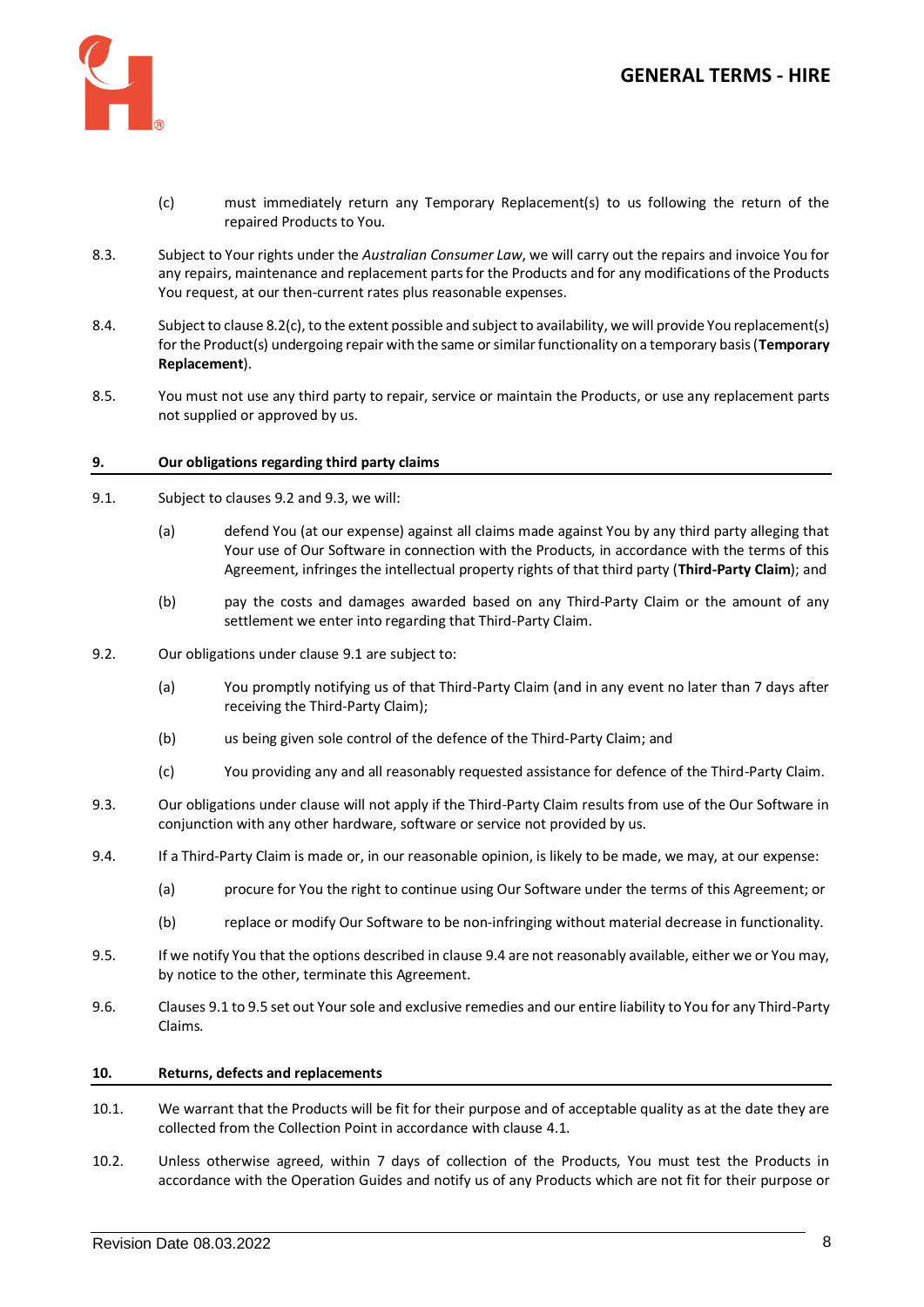

are not of acceptable quality (**Defect Notice**). If You do not notify us in accordance with this clause, the Products are deemed to have been accepted by You.

- 10.3. A Defect Notice must include a written report prepared by You using our template containing photographic and other evidence of the Products claimed to be unfit for purpose or not of acceptable quality. We will provide You with a report template in which to prepare the Defect Notice.
- <span id="page-8-0"></span>10.4. Following receipt of a Defect Notice, we may, on providing reasonable notice to You, to the extent practical, inspect the Products the subject of the Defect Notice.
- 10.5. If we determine, after receipt of a Defect Notice (whether or not there has been inspection in accordance with clause [10.4\)](#page-8-0), in our sole and absolute discretion, that the Products are not fit for purpose or of acceptable quality due to an issue that arose during shipping or transport, You will be responsible for the costs of replacement or repair. In all other cases we will arrange for repair or replacement of Products the subject of the Defect Notice at our own cost.
- 10.6. Any broken, defective or damaged Products that are to be replaced by us must be returned to us by You.
- 10.7. You will provide us with all reasonable assistance and access to Your premises to enable us to exercise our rights under claus[e 10.4.](#page-8-0)

#### **11. Exclusions and limitation of liability**

- 11.1. All terms, warranties and representations not expressly stated in this Agreement are excluded from this Agreement to the extent permitted by law.
- <span id="page-8-1"></span>11.2. Nothing in this Agreement excludes, restricts or modifies any condition, warranty, right or remedy implied or imposed by any statute or regulation which cannot lawfully be excluded, restricted or modified (**Non-Excludable Provision**).
- <span id="page-8-2"></span>11.3. Subject to claus[e 11.2,](#page-8-1) and to the extent that we are able to limit our liability for breach of a Non-Excludable Provision, our liability is limited, at our option, to:
	- (a) in the case of goods, replacing or repairing the goods or supplying equivalent goods, or paying for the cost of replacing or repairing the goods or of acquiring equivalent goods; and
	- (b) in the case of services, resupplying the services, or paying the cost of resupplying the services.
- 11.4. Except as provided in clauses, [9.1,](#page-7-5) [11.2](#page-8-1) an[d 11.3,](#page-8-2) our maximum total aggregate liability under or arising out of this Agreement whether in contract, tort (including negligence) or otherwise is limited to an amount equal to the Product Fees and Software Fees received by us under this Agreement in the 12 month period preceding the event giving rise to the liability.
- 11.5. Subject to clauses [11.2](#page-8-1) an[d 11.3,](#page-8-2) to the maximum extent permitted by law, we are not liable for any:
	- (a) lost profits, lost revenue, loss of data, loss of opportunity, loss of management time or failure to realise anticipated savings; or
	- (b) special, indirect, incidental or consequential damages, losses, costs, or expenses.
- 11.6. Subject to clause[s 11.2](#page-8-1) an[d 11.3,](#page-8-2) to the maximum extent permitted by law, our liability to You under or in relation to this Agreement is reduced to the extent that Your acts or omissions, or those of a third party, contributed to or caused the liability, including:
	- (a) any act related to, or misuse of, the Products or Our Software by You (or a third party);
	- (b) accidental damage caused or contributed to by You (or a third party);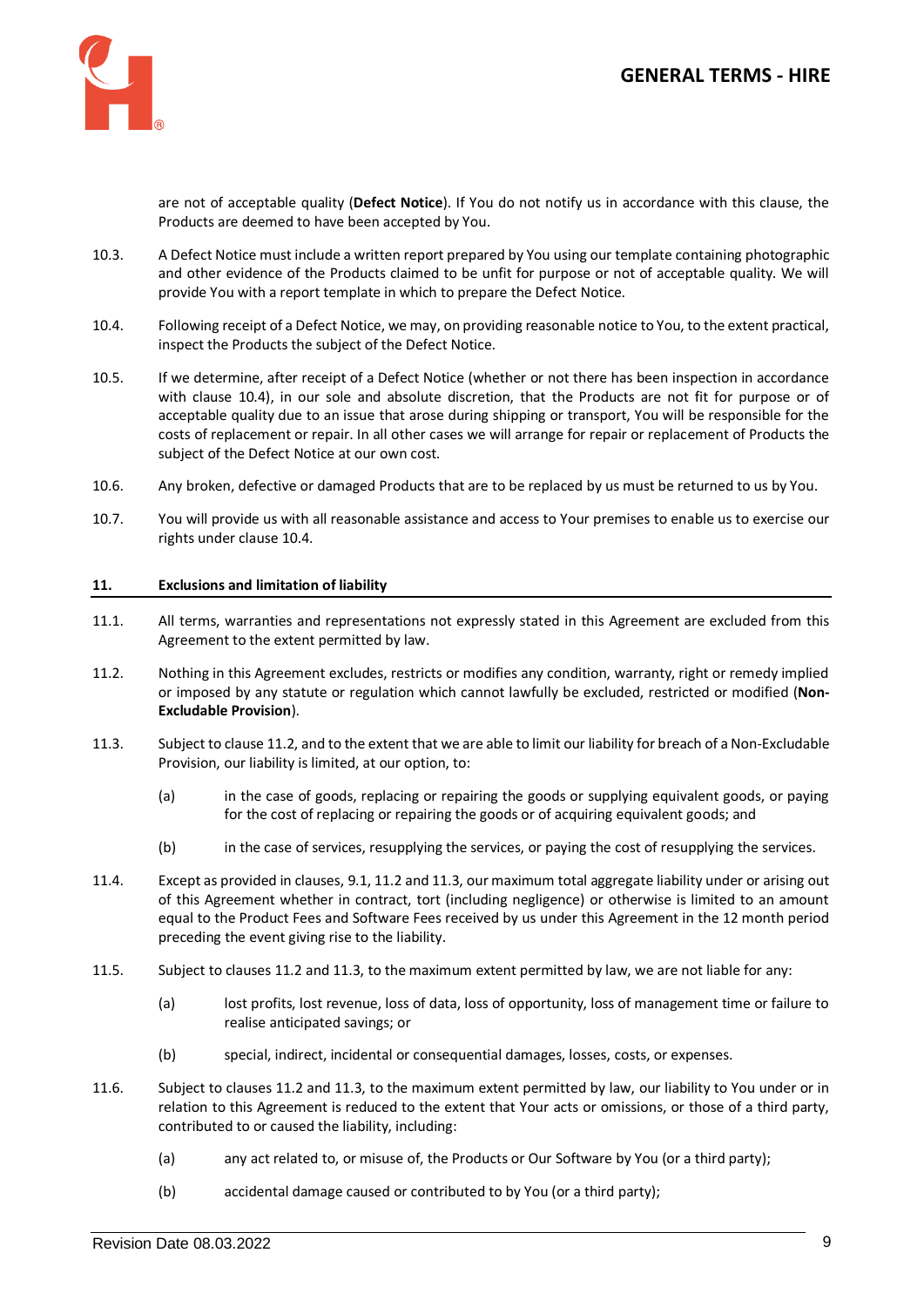

- (c) the failure to comply with the Operation Guides;
- (d) the failure of any third-party service provider (E.g., power, internet or satellite link provider);
- (e) any contamination or environmental problem occurring after delivery of the Products;
- (f) the failure to comply with your obligations under this Agreement.

# **Indemnity by You**

- 11.7. You indemnify us against all damages, losses, costs and expenses incurred by us arising out of:
	- (a) any breach by You of this Agreement; or
	- (b) any negligent act or omission of You or Your employees, agents or subcontractors in any way relating to this Agreement,

except to the extent the damages, losses, costs and expenses can be traced back and attributed to the negligence or fault of us.

#### <span id="page-9-1"></span>**12. Confidentiality**

- <span id="page-9-0"></span>12.1. Each party must:
	- (a) take all such reasonable precautions as may be necessary to maintain the confidentiality of the Confidential Information of the other party;
	- (b) only disclose the Confidential Information of the other party to those of its employees who need to know for the purposes of this Agreement;
	- (c) ensure that each employee who comes into possession of the Confidential Information of the other party has agreed to keep the Confidential Information confidential on terms similar to this clause; and
	- (d) immediately on demand from the other party:
		- (i) deliver to the other party all Confidential Information of the other party which is capable of being transferred by delivery; and
		- (ii) delete permanently all Confidential Information in electronic form stored on any computer or similar facility under its control.
- 12.2. Without limiting claus[e 12.1,](#page-9-0) each party must not:
	- (a) communicate or make available any Confidential Information of the other party to any person;
	- (b) use the Confidential Information of the other party for any purpose other than for the purposes of this Agreement;
	- (c) use the Confidential Information of the other party for its own gain or in any manner which may cause loss to the other parties; or
	- (d) copy the Confidential Information,

without the prior written consent of the other party.

12.3. The parties' obligations under this clause [12](#page-9-1) do not apply to any Confidential Information which: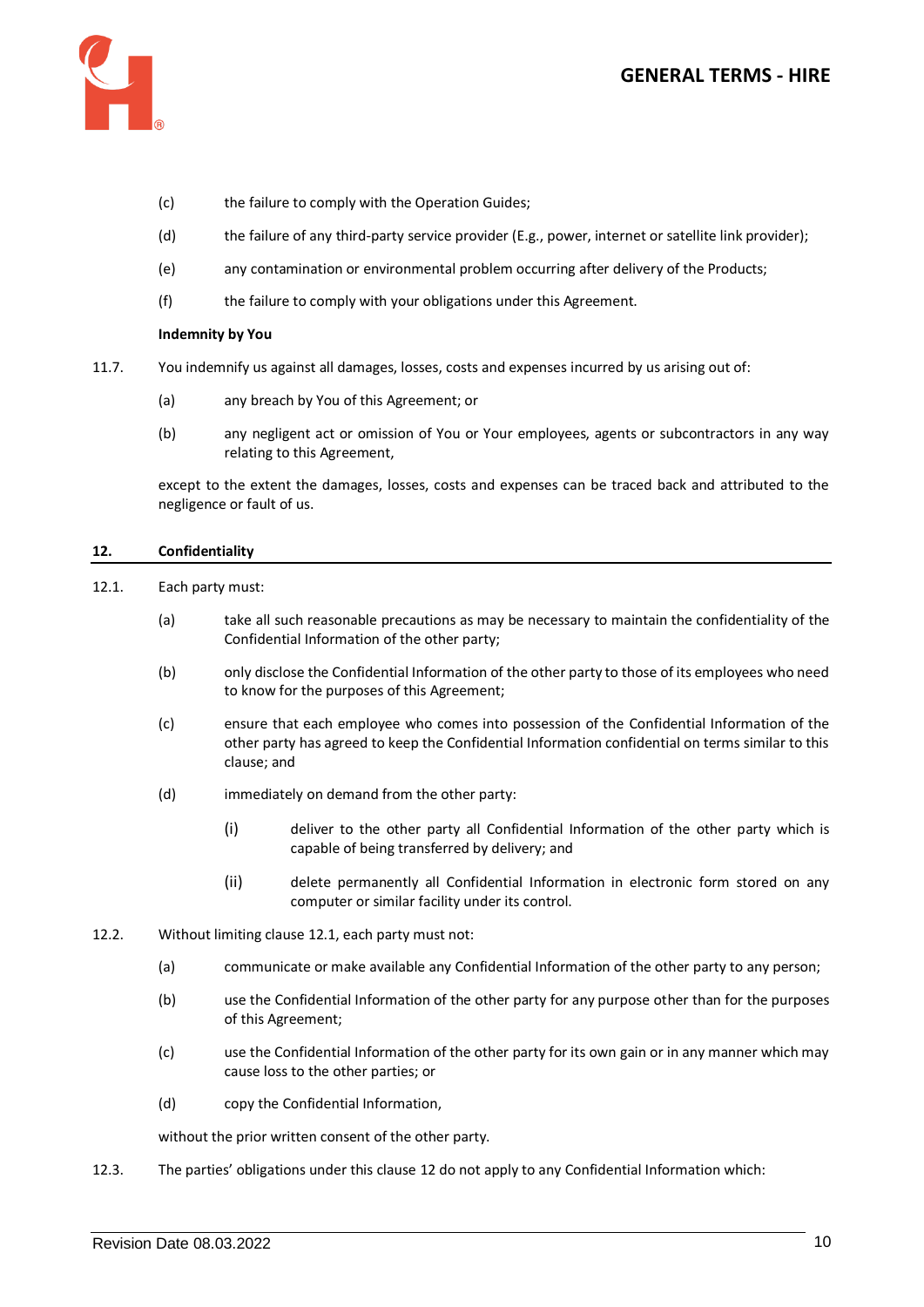

- (a) a party can show was in its possession at the time of disclosure to it and was not acquired in breach of an obligation of confidence or under an obligation of confidence;
- (b) is in the public domain; or
- (c) is acquired from a third party, provided that it was not acquired by the third party unlawfully or in breach of an obligation of confidence.

# **13. Intellectual Property**

13.1. You acknowledge that:

- (a) we own all intellectual property rights in the Products and Our Software;
- (b) this Agreement does not assign to You any intellectual property rights in the Products or Our Software.
- 13.2. You must not:
	- (a) represent in any way that You own the Trade Marks or are entitled to use the Trade Marks other than as a licensee of Harvest;
	- (b) use any of the Trade Marks in your corporate or business names;
	- (c) apply or seek to register any Trade Mark in your own name in any country;
	- (d) use, or apply to register any Trade Mark that is substantially identical with, or deceptively similar to, any of the Trade Marks in any country;
	- (e) dispute or contest the intellectual property rights of Harvest or its licensors in and to any of the Trade Marks; and
	- (f) register a business name, company name, domain name or social media moniker that is substantially identical with or deceptively similar to any Trade Mark.
- 13.3. You acknowledge that, except as expressly provided in this agreement, You will not acquire or exercise any rights with respect to the Trade Marks under section 26 of the Trade Marks Act 1995 (Cth) or any equivalent provision in any legislation in any country.

# **14. Force majeure**

- 14.1. We will not be liable to You if the performance of our obligations to You is delayed, impeded or prevented by any act or event beyond our control.
- 14.2. If we are unable to perform our obligations, we must use reasonable endeavours to resume performance in accordance with this Agreement as soon as possible.

# **15. Termination**

# **Termination by either party**

- 15.1. Either party may terminate this Agreement by notice to the other party if the other party:
	- (a) commits a material breach of a term of this Agreement and the breach has not been remedied within 14 days after receiving notice of the breach;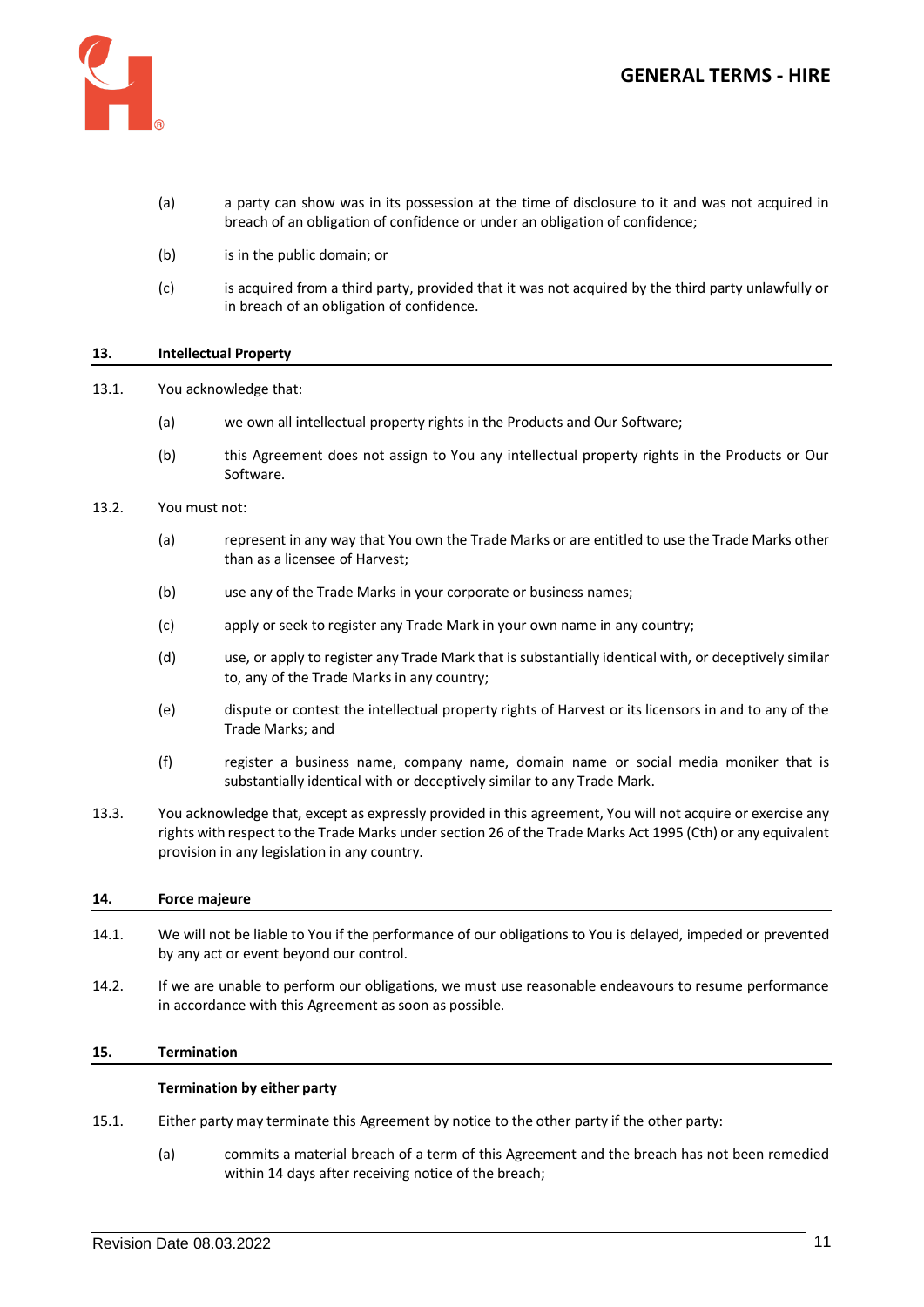

- (b) becomes, threatens or resolves to become or are in jeopardy of becoming subject to any form of insolvency administration;
- (c) ceases or threatens to cease conducting business in the normal manner except through amalgamation or merger; or
- (d) enters into or propose to enter into a scheme, composition or arrangement with any of its creditors.

# **Immediate termination by us**

- 15.2. Notwithstanding clause 17.1, we may terminate this Agreement by notice to You:
	- (a) if You fail to pay any amounts owing to us by the due date;
	- (b) if You or any of Your employees or contractors have used the Products or Our Software in breach of this Agreement.

#### **Effect of termination or expiry**

- <span id="page-11-0"></span>15.3. Upon termination of this Agreement or expiry of the Term, whichever is earlier:
	- (a) You must:
		- (i) immediately pay all amounts owing to us;
		- (ii) return the Products to us in the manner specified by us at Your cost;
		- (iii) return to us our Confidential Information, and all materials recording or containing the foregoing and the Operation Guides;
		- (iv) permanently delete from all computer systems under Your control all of our Confidential Information and Operation Guides which are in electronic form; and
	- (b) Your licence to use Our Software immediately ceases.

#### **Equipment bond**

- 15.4. Within 14 days following the return of any Products by You to us in accordance with clause [15.3\(a\)\(ii\),](#page-11-0) or repossession in accordance with claus[e 15.5\(b\),](#page-11-1) we will refund the relevant Equipment Bond to You subject to the deduction of an amount equal to:
	- (a) any cost required to repair or replace any damaged component(s) or part(s) of the Products, except where that damage is due to fair wear and tear; and
	- (b) any costs and expenses incurred by us and/or our agents in exercising our rights under clause [15.5\(b\).](#page-11-1)
- <span id="page-11-1"></span>15.5. If You fail to return the Products to us within 30 days following expiry or termination of this Agreement, we are entitled to, at our option:
	- (a) retain the Equipment Bond in full; or
	- (b) without further notice to You, repossess the Products and, for this purpose, You expressly authorise and grant us and our agents an irrevocable licence to enter Your premises (or any other premises under Your control) where the Products are believed by us to be located to repossess the Products.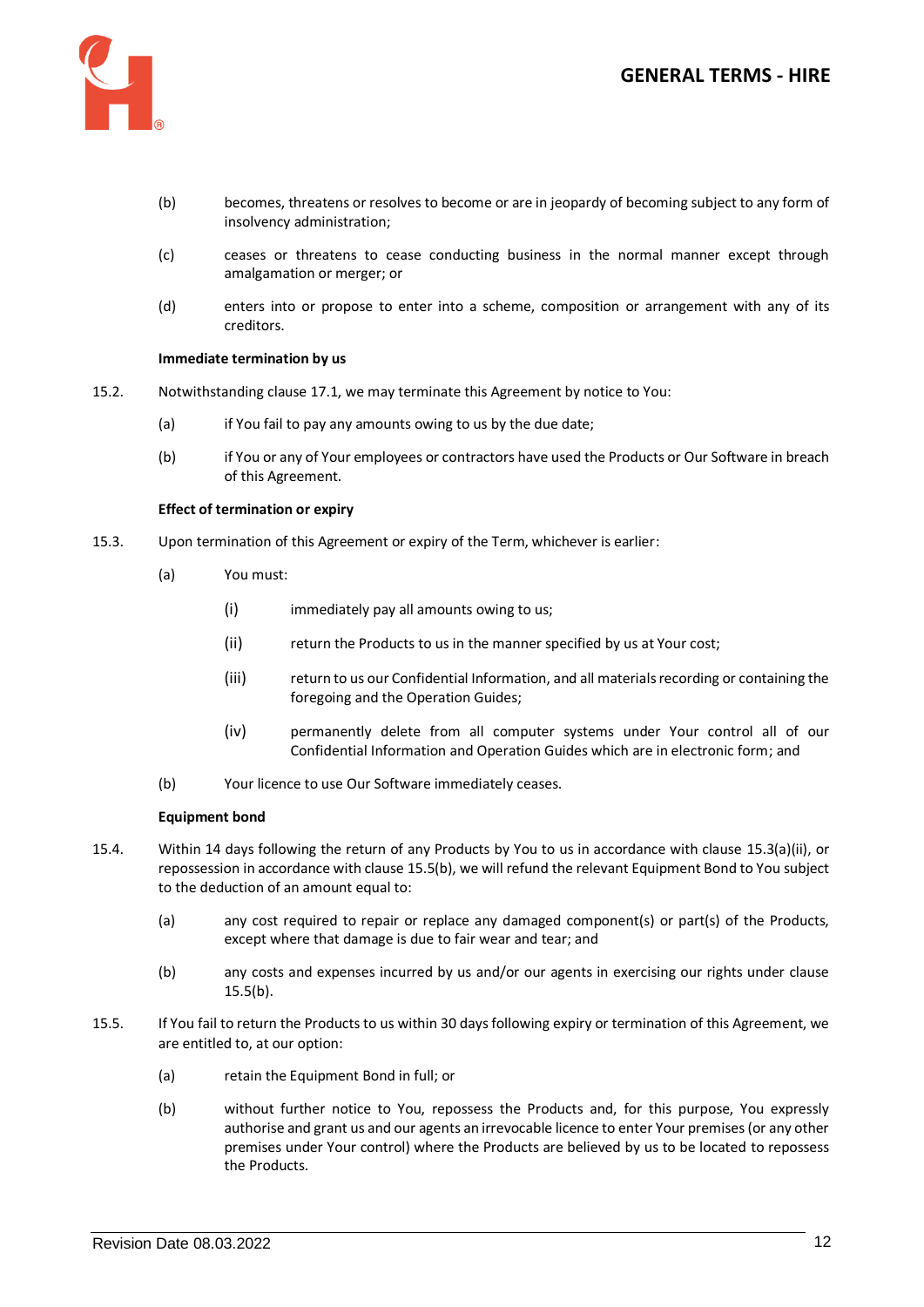

15.6. We are not liable for any losses, damages, costs or expenses suffered or incurred by You or a third party as a result of exercising our rights under claus[e 15.5\(b\).](#page-11-1)

# **16. Miscellaneous**

- 16.1. A notice under this Agreement must be in writing and may be given to the addressee by delivering or sending it by email (which, in the case of us, must be to [commercial@harvest-tech.com.au\)](mailto:commercial@harvest-tech.com.au) or by pre-paid registered post (which, in the case of us, must be to 7 Turner Avenue, Technology Park, Bentley, Western Australia, 6102, Australia).
- 16.2. This Agreement may only be varied in writing and signed by the parties.
- 16.3. You may only assign a right under this Agreement with our prior written consent. You are deemed to have assigned Your rights if the management or control of You is transferred to any person other than those persons who manage or control You as at the date of this Agreement.
- 16.4. We may assign our rights and novate our obligations under this Agreement at any time by notice to You.
- 16.5. Nothing in this Agreement creates an agency, partnership, joint venture or employment relationship between us and You or any of the parties' respective employees, agents or contractors.
- 16.6. This Agreement embodies the entire understanding and agreement between the parties as to its subject matter and supersedes any prior understanding or agreement between the parties.
- 16.7. Each party must promptly execute all documents and do all things that the other party from time to time reasonably requests to effect, perfect or complete this Agreement and all transactions incidental to it.
- 16.8. This Agreement is governed by the laws in force in the State of Western Australia. The parties submit to the non-exclusive jurisdiction of the Courts of Western Australia.
- 16.9. If any part of this Agreement is void or unenforceable that part will be severable from and will not affect the enforceability of the remaining provisions. If such a severance goes to the essence of this Agreement, either party may terminate this Agreement immediately by notice.